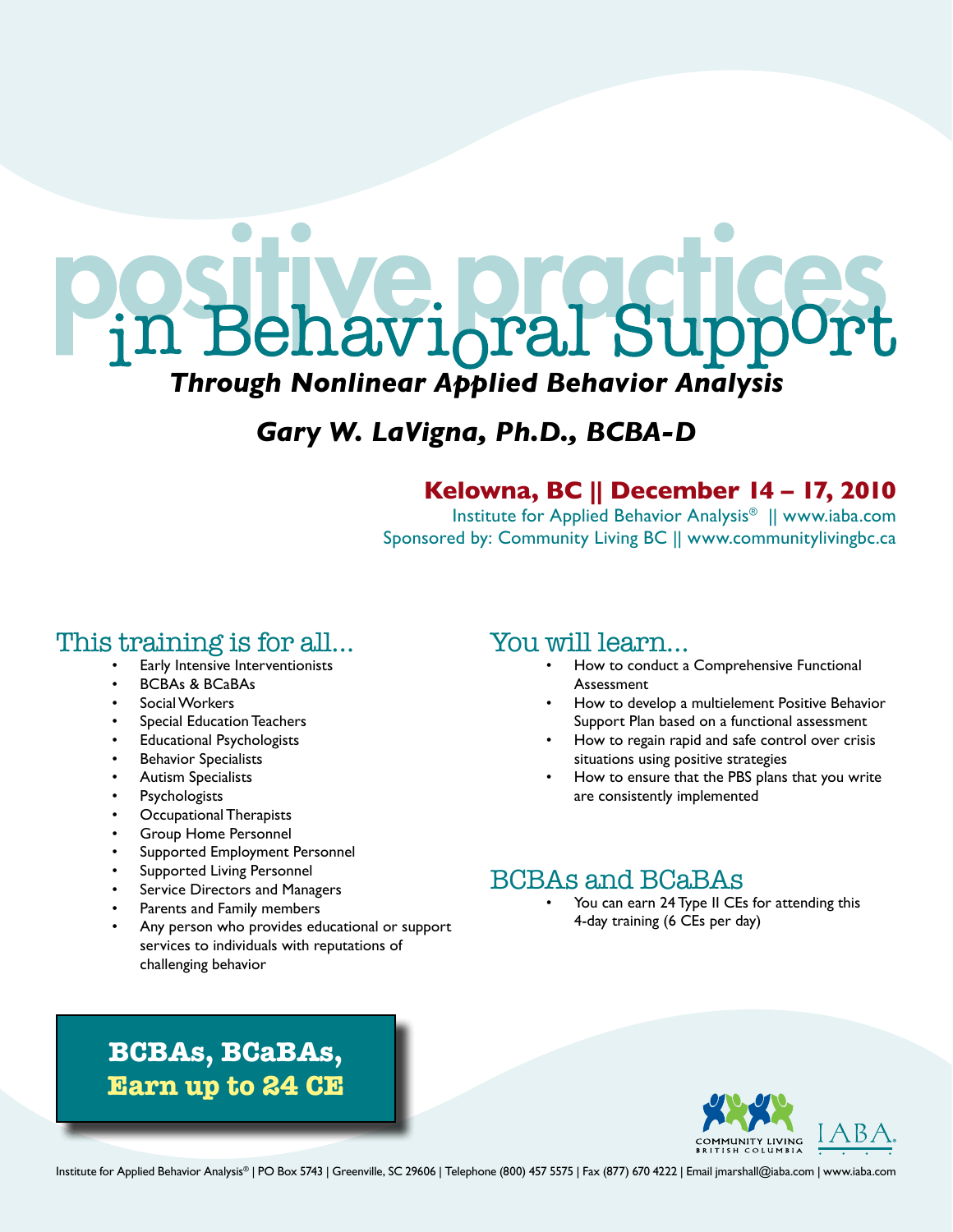## **December 14 – 17, 2010 || Kelowna, BC**

contact IABA® || 1 (800) 457 – 5575 || jmarshall@iaba.com || www.iaba.com

**Location:** To Be Announced. Visit www.iaba.com or email John Marshall (jmarshall@iaba.com) for more information.

**Continuing Education: BCBAs and BCaBAs:** Earn 6 CEs per day. IABA® is an approved BACB® continuing education provider (ACE Provider number is OP-02-0027). The Behavior Analyst Certification Board® (BACB®) does not sponsor, approve or endorse the Institute for Applied Behavior Analysis®, the materials, information or sessions identified herein.

## Seminar Leader

**Gary W. LaVigna, Ph.D., BCBA-D,** is Clinical Director of the Institute for Applied Behavior Analysis in Los Angeles, California. He spends much of his time consulting with organizations on establishing nonaversive positive behavior support plans for individuals exhibiting severe and challenging behavior and conducting training on the topic throughout the world. He is a dynamic and engaging speaker who is genuinely passionate about using positive practices in the field of applied behavior analysis. In the course of his career, he has trained thousands of professionals in over a dozen countries. His work is reported in numerous articles and chapters and his coauthored books - *Alternatives to Punishment, Progress Without Punishment* and *The Periodic Service Review: A Total Quality Assurance System For Human Services and Education*.

# About IABA®

**The Institute for Applied Behavior Analysis®** was cofounded in 1981 by Drs. Gary W. LaVigna and Thomas J. Willis. IABA® provides supported employment, supported living and youth services to individuals with challenging behavior in California. IABA® is committed to providing the most advanced and highest possible quality services in support of people with challenging and complex behavior.

Our goal is to assure the highest quality of life possible for the people we serve by enabling them to live regular lives in natural settings with full, positive and valued community presence and participation. In addition, IABA® has become an internationally recognized source for training and consultation in the areas of positive, person-centered behavioral support and total quality assurance systems.

# About CLBC

Community Living British Columbia [CLBC] delivers support and services to individuals with developmental disabilities and their families. In the Interior of BC, CLBC provides services and supports to approximately 3,000 adults with developmental disabilities. CLBC staff strives to adhere to the corporate vision 'Good lives in welcoming communities'.

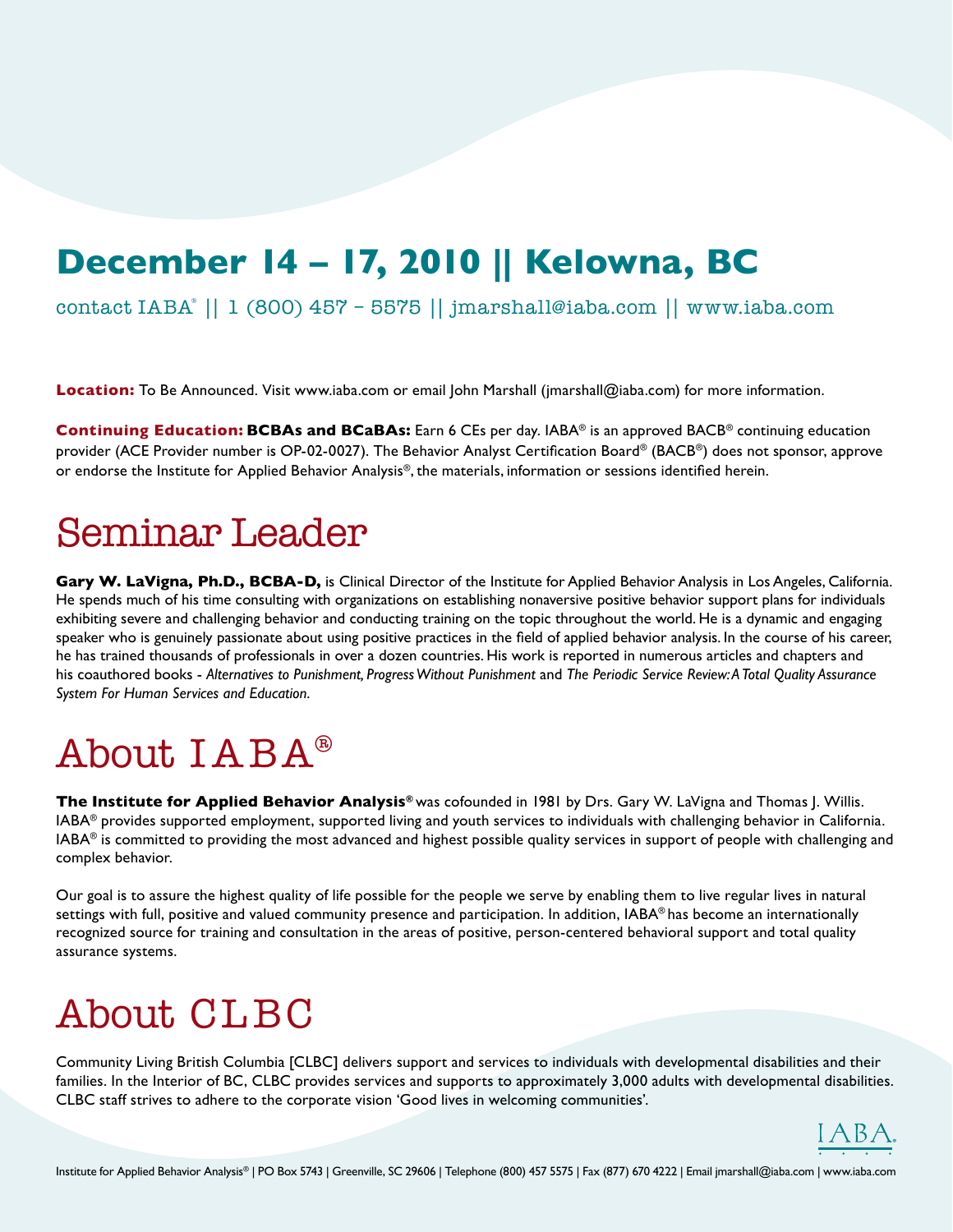## Seminar Descriptions

#### **Seminar 1: December 14, 2010**

#### **Nonaversive Behavioral Support and Basic Principles of Positive Programming**

In this seminar we will provide an overview of a person-centered, non-linear, multi-element model for providing positive behavioral supports and describe in detail the roles that ecology, positive programming and reinforcement play within this model.

#### **Topics Covered:**

- Rationale for nonaversive, positive behavioral supports
- An introduction to the multi-element model for providing nonaversive person-centered behavioral supports
- Environmental / ecological change in support of behavior change
- Positive programming: Its role in and methods of supporting behavior change
- Reinforcement / motivational strategies to promote rapid behavior change
- Overview
- Differential reinforcement in support of behavior change
- Stimulus control and stimulus satiation strategies

#### **Objectives | Participants will learn:**

- Ways in which a person's ecology can be used to achieve behavior change
- The rationale behind and methods of implementing Functionally Equivalent
- Functionally Related and Coping Skills
- To use reinforcement strategies to increase desirable behaviors and to reduce challenging behaviors
- How to use reinforcement to reduce but not eliminate certain challenging behaviors through stimulus control

#### **Seminar 2: December 15, 2010**

#### **Comprehensive Functional Assessment and Advanced Support Strategies**

In this seminar we will provide in-depth training in behavioral assessment, functional analysis of behavior and how the qualified professional can use this information to develop positive behavioral support plans. You are encouraged to participate in Seminar 1 as this seminar builds on that information.

#### **Topics Covered:**

- An introduction to the multi-element model for providing nonaversive person-centered behavioral supports
- Behavioral assessment
- Purposes of behavioral assessment
- Levels of behavioral assessment
- Methods used when conducting a behavioral assessment
- Overview of information gathered during a behavioral assessment
- Overview of the *Behavior Assessment Guide*
- Functional analysis of behavior
- Mediator analysis
- Motivational analysis
- Ecological analysis
- Summary and conclusions

#### **Objectives | Participants will learn:**

- The four major areas of the person-centered, multi-element model
- The differences between proactive and reactive strategies
- How to define behavior using the following characteristics: topography, cycle, course, strength
- To describe five major components of an Antecedent Analysis
- To identify three major purposes of the Mediator Analysis
- To describe four major categories addressed by the Ecological Analysis
- To describe three methods for determining effective potential reinforcers



**8:30 – 9:00 Check-in | 9:00 – 4:30 Seminar | Lunch is on your own**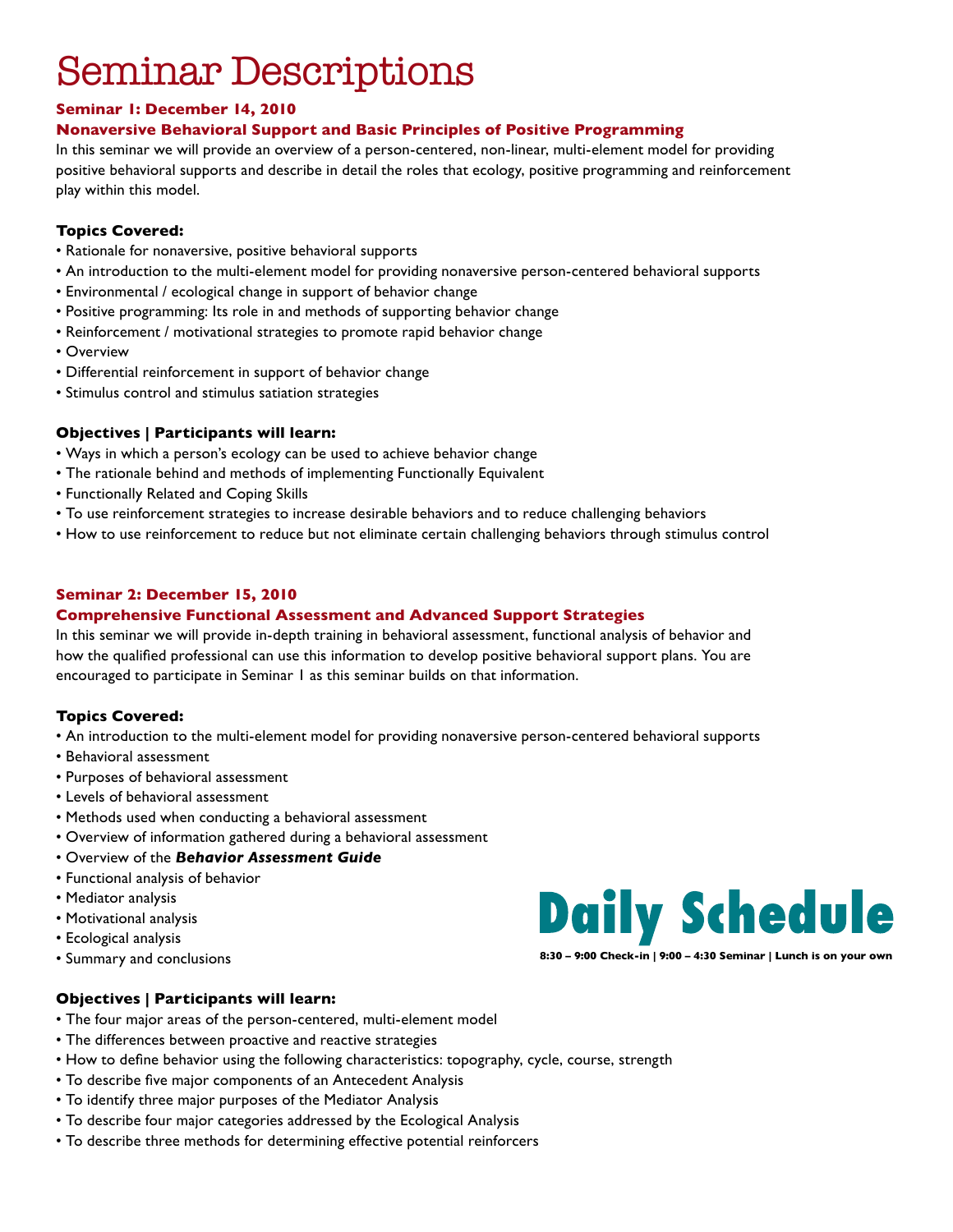#### **Seminar 3: December 16, 2010**

#### **Emergency Management and Reactive Strategies Within a Positive Practices Framework**

When punishment is no longer used to manage behavior, people ask "What do we do when the behavior occurs?" "What do we do in a crisis?" This seminar will provide an overview of emergency management and reactive strategies that might be used as part of a complete non-linear, multi-element support plan. Your participation in Seminars 1 and 2 is encouraged as this seminar builds on that information.

#### **Topics Covered:**

- The context of emergency management: A good support plan is more than just reacting to the problem
- Antecedent control: A description of strategies for preventing crises
- How to react when a problem arises:
	- Proximity strategies
	- Instructional strategies
	- Facilitative / problem solving strategies
	- Stimulus change strategies
- Counter-intuitive strategies
	- Natural consequences: When and when not to use
	- Ignoring: Uses / Abuses / Guidelines
	- Capitulation: When is it OK to "give in?"
- Interpositioning or geographical containment: How to use the physical environment to prevent injury
- Recognizing and meeting the emotional needs of staff

#### **Objectives | Participants will learn:**

- Effective strategies to avoid consumer injuries, even with the most aggressive behavior
- How to reduce staff injuries and the resulting workers' compensation claims
- Techniques to avoid situations where challenging behavior can become dangerous
- Nonaversive strategies to regain control over emergency situations without having to resort to physical management

#### **Seminar 4: December 17, 2010 Assuring Staff Consistency and the Provision of Quality Services Through the Application of Organizational Behavior Management**

This is the "magic." Based on the book, *The Periodic Service Review,* this one day seminar on maximizing staff consistency in service implementation utilizing effective staff supervision strategies is a "must-attend" day for everyone who has participated in the previous 3 days and is relevant as well, for members of the management team.

#### **Getting From Paper to Practice:**

You and participants from your management team will learn a system of quality management to assure effective and efficient implementation of the information provided in Seminars 1, 2 and 3. In the previous Seminars you will have learned **what to do** — after Seminar 4, you will have learned **how to get it done.** Agencies from across the world report that after they have sent their staff and management teams to this seminar they were able to make significant improvements in the quality of services that they provide — "in spite of insufficient resources," "low wages," "lack of staff skills," and "poor staff motivation."

#### **Objectives | Participants will learn to:**

- Operationally define expectations for staff
- Individualize and implement the *Periodic Service Review* combining the principles of Total Quality Management and Organizational Behavior Management
- Introduce a performance monitoring system that is acceptable to staff
- Design and implement a proven system of staff training
- Individualize and implement the Procedural Reliability System (a system to ensure service integrity)
- Design and implement a combined quality assurance and quality improvement system
- Produce sweeping improvements in service quality